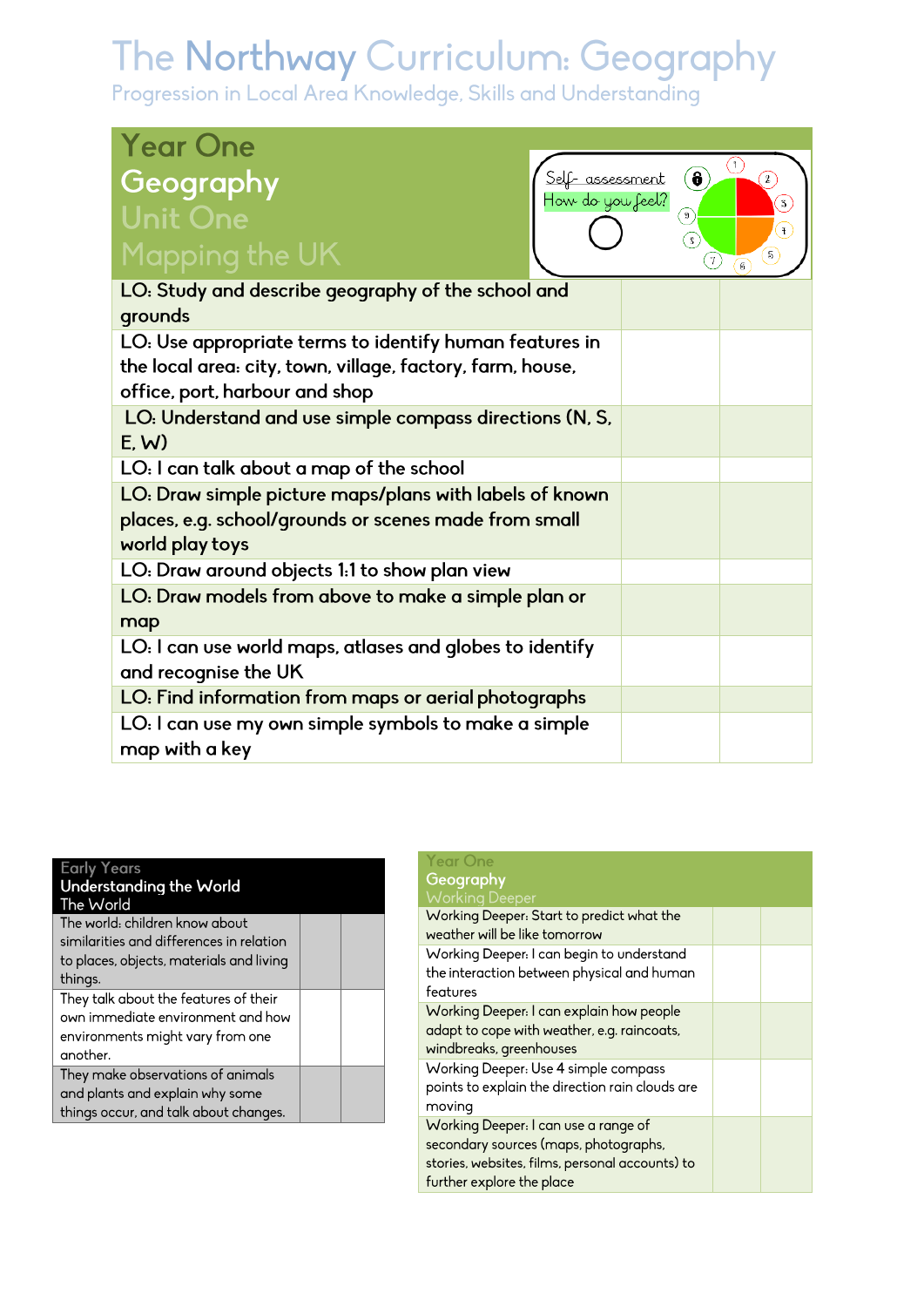# The Northway Curriculum: Geography

Progression in Local Area Knowledge, Skills and Understanding

| <b>Year Two</b>                                                                                                                                                     |                                                  |                    |
|---------------------------------------------------------------------------------------------------------------------------------------------------------------------|--------------------------------------------------|--------------------|
| Geography<br>Self- assessment<br>How do you feel?                                                                                                                   | $\left( \bullet \right)$                         | $\widehat{C}$<br>2 |
| Unit One                                                                                                                                                            | ⊛                                                | $\mathbf{3}$<br>4  |
| Wavertree                                                                                                                                                           | $\overline{\mathbf{s}}$<br>$\left( \tau \right)$ | 5                  |
| LO: I can match 4 capital city names to countries and place photographs on<br>an outline map                                                                        |                                                  |                    |
| LO: I can name the seas around the UK (North, Irish and Celtic seas and<br><b>English Channel)</b>                                                                  |                                                  |                    |
| LO: I can use world maps, atlases and globes to identify the UK and its<br>countries                                                                                |                                                  |                    |
| LO: Write a guidebook (with maps) for the local area, applying<br>geographical terms.                                                                               |                                                  |                    |
| LO: I can use simple fieldwork and observational skills to study key physical<br>features such as taking temperature readings in the locality                       |                                                  |                    |
| LO: Use symbols (own design or Ordnance Survey) with a key to show<br>features                                                                                      |                                                  |                    |
| LO: I can match 4 capital city names to countries and place photographs on<br>an outline map                                                                        |                                                  |                    |
| LO: I can name the seas around the UK (North, Irish and Celtic seas and<br><b>English Channel)</b>                                                                  |                                                  |                    |
| LO: I can use world maps, atlases and globes to identify the UK and its<br>countries                                                                                |                                                  |                    |
| LO: I can annotate an aerial photograph with correct geographical<br>vocabulary and use to draw a simple map (before a visit) and follow route<br>(after the visit) |                                                  |                    |

## Year One Geography

| Mapping the UN                                                |  |
|---------------------------------------------------------------|--|
| LO: Study and describe geography of<br>the school and grounds |  |
| LO: Use appropriate terms to identify                         |  |
| human features in the local area: city,                       |  |
| town, village, factory, farm, house,                          |  |
| office, port, harbour and shop                                |  |
| LO: Understand and use simple                                 |  |
| compass directions (N, S, E, W)                               |  |
| LO: I can talk about a map of the school                      |  |
| LO: Draw simple picture maps/plans                            |  |
| with labels of known places, e.g.                             |  |
| school/grounds or scenes made from                            |  |
| small world play toys                                         |  |
| LO: Draw around objects 1:1 to show                           |  |
| plan view                                                     |  |
| LO: Draw models from above to make a                          |  |
| simple plan or map                                            |  |
| LO: I can use world maps, atlases and                         |  |
| globes to identify and recognise the UK                       |  |
| LO: Find information from maps or                             |  |
| aerial photographs                                            |  |
| LO: I can use my own simple symbols to                        |  |
| make a simple map with a key                                  |  |
|                                                               |  |

#### **Year Two** Geography **Working Deeper** LO: Construct basic symbols in a key to represent the characteristics of the UK LO: I can draw a freehand simple outline map of the UK LO: I can use aerial photographs or Google Earth to recognise human and physical features of the 4 capital cities, e.g. rivers and landmarks to annotate a printed map LO: Make a globe from memory on a balloon LO: I can use thermometer to take accurate readings LO: I can apply appropriate standard units to compare temperature (°C) around the world. Record results using >, <, = LO: I understand the need for a key and standard Ordnance Survey symbols to represent human and physical features LO: Understand the need for a compass set clues for others to follow LO: Construct basic symbols in a key to represent the characteristics of the UK LO: I can draw a freehand simple outline map of the UK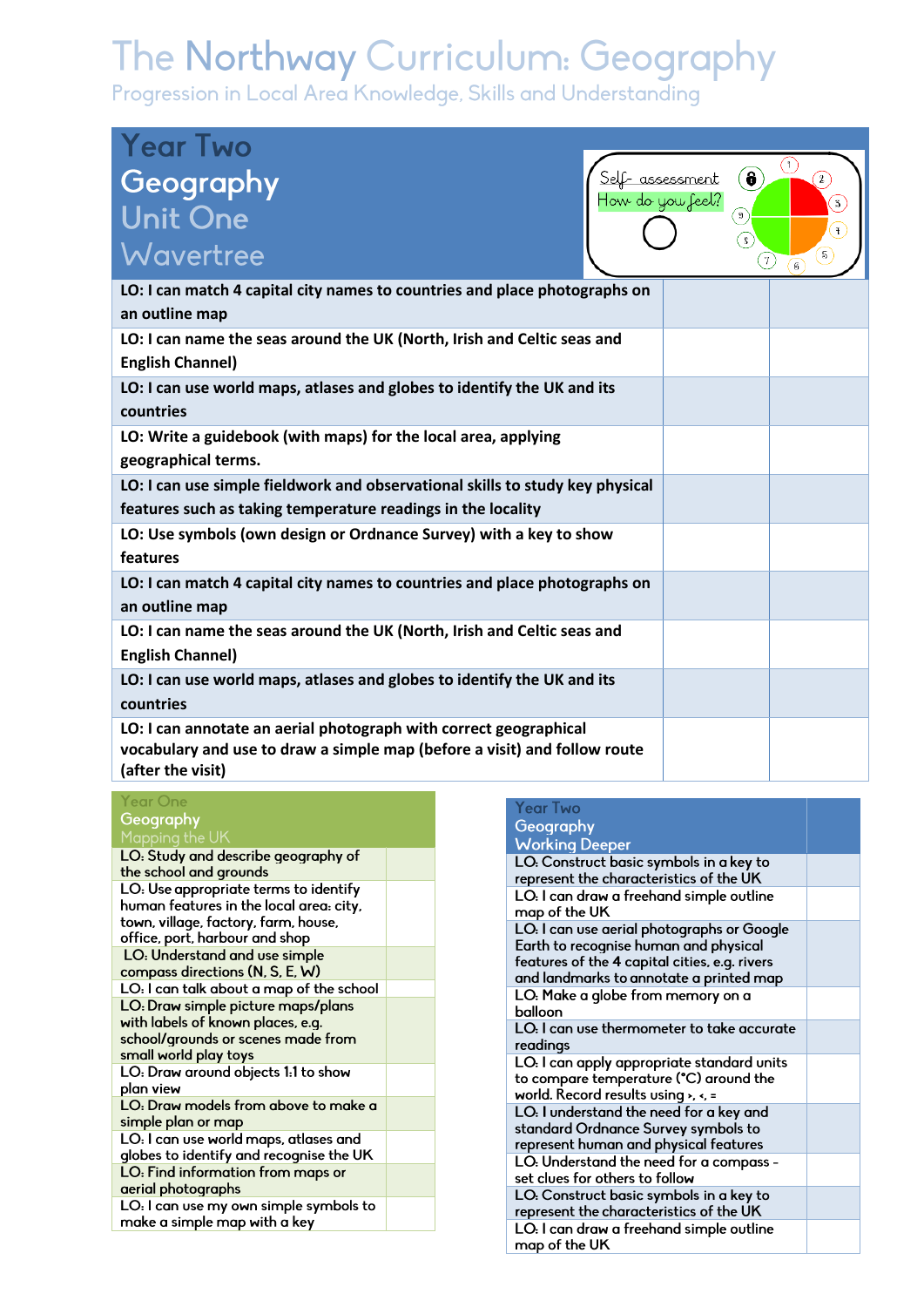# The Northway Curriculum: Geography

Progression in Local Area Knowledge, Skills and Understanding

| <b>Year Three</b>                                                                    |                          | (1         |
|--------------------------------------------------------------------------------------|--------------------------|------------|
| Geography<br><u>Self-assessment</u>                                                  | $\left( \bullet \right)$ | $\hat{2}$  |
| How do you feel?<br>Unit One                                                         | $\left(9\right)$         | 3<br>4     |
| Liverpool                                                                            | $\mathbf{s}$<br>$(\tau)$ | $\sqrt{5}$ |
| LO: I can create a questionnaire to ask tourists                                     |                          |            |
| LO: I can use four figure grid references to locate specific areas on a map.         |                          |            |
| LO: I can observe / record and describe the location of features in relation         |                          |            |
| to each other in terms of the 8 compass points                                       |                          |            |
| LO: Develop knowledge about a region of the UK by visiting to conduct a              |                          |            |
| fieldwork enquiry (e.g. Recording the amount of tourists in an area)                 |                          |            |
| LO: I can present the human and physical features in the area using a range          |                          |            |
| of methods, e.g. sketch maps, graphs and written accounts                            |                          |            |
| LO: I can use Ordnance Survey maps to study an area                                  |                          |            |
| LO: Use symbols within four figure grid references to identify physical and          |                          |            |
| human features on OS maps 1:50000 and 1:25000                                        |                          |            |
| LO: I can recognise landmarks and physical and human features on aerial              |                          |            |
| photographs and corresponding OS maps, e.g. Why was Liverpool built<br>near a river? |                          |            |
| LO: I can observe and record landscape features in the local area using              |                          |            |
| sketch maps and digital technologies                                                 |                          |            |

### **Year Two** Geography Wavertree

LO: I can match 4 capital city names to countries and place photographs on an outline map LO: I can name the seas around the UK (North, Irish and Celtic seas and English Channel)

LO: I can use world maps, atlases and globes to identify the UK and its countries LO: Write a guidebook (with maps) for the local area, applying geographical terms. LO: I can use simple fieldwork and observational skills to study key physical features such as taking temperature readings in the locality LO: Use symbols (own design or Ordnance Survey) with a key to show features LO: I can match 4 capital city names to countries and place photographs on an outline map LO: I can name the seas around the UK (North, Irish and Celtic seas and English Channel) LO: I can use world maps, atlases and globes to identify the UK and its countries

LO: I can annotate an aerial photograph with correct geographical vocabulary and use to draw a simple map (before a visit) and follow route (after the visit)

## **Year Three** Geography

Working Deeper: Use co-ordinates and four figure grid references. Working Deeper Interpret and present data using bar charts, pictograms and tables on the regions, mountains or rivers Working Deeper: I can name other European cities which lie on a river and the benefits of locating a city there. Working Deeper: I can match rock types to their UK geographical area (e.g. Dover - chalk, Ben Nevis - granite, Cheshire - soft sandstone plain)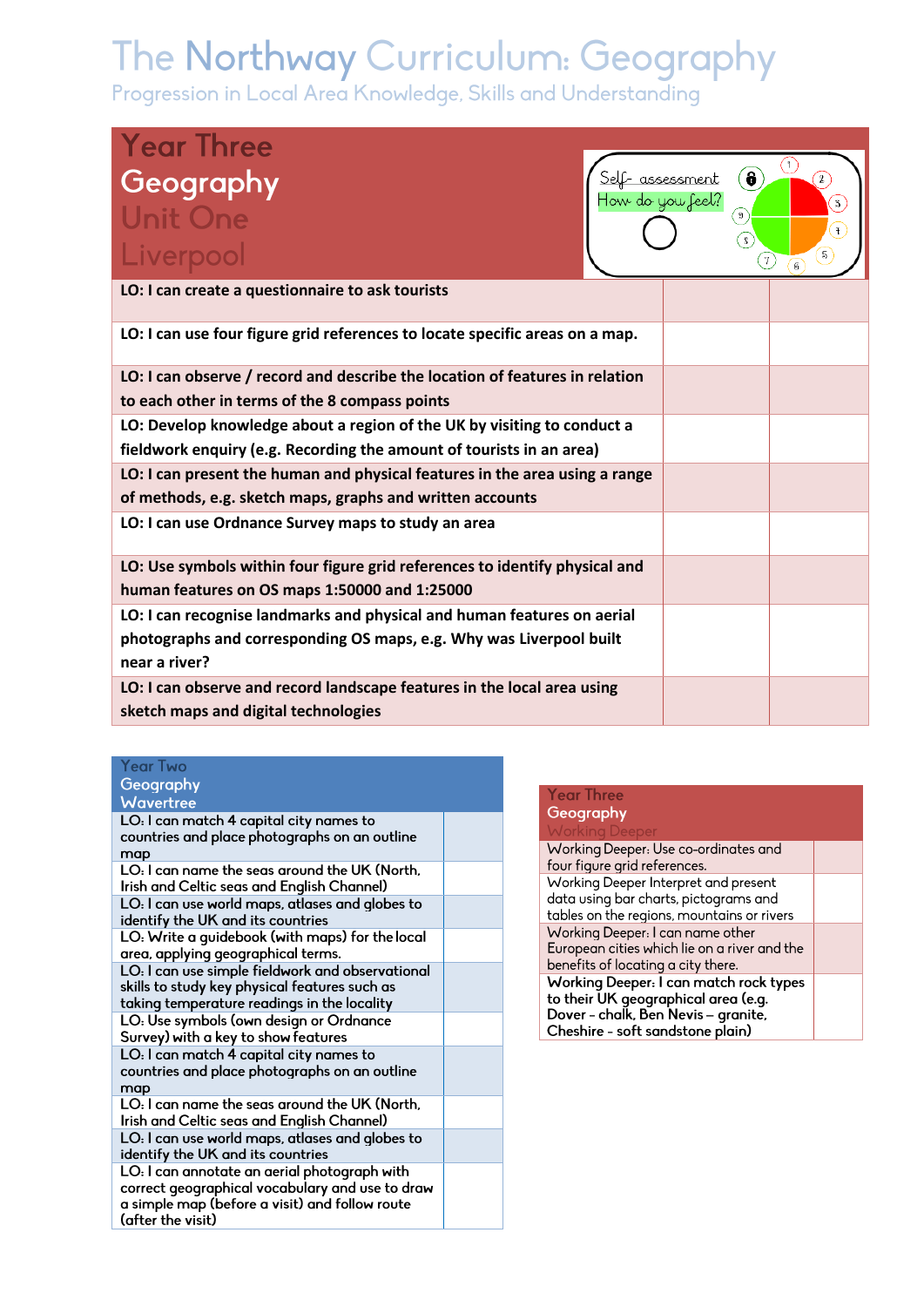# The Northway Curriculum: Geography<br>Progression in Local Area Knowledge, Skills and Understanding

| <b>Year Four</b><br>Geography<br><b>Unit Two</b><br><b>UK Geography</b>       | How do you feel? | $\ddot{\bm{6}}$<br><u>assessment</u><br>$\mathfrak{g}$<br>s<br>$\tau$ | 3<br>4<br>$5^{\circ}$<br>6 |
|-------------------------------------------------------------------------------|------------------|-----------------------------------------------------------------------|----------------------------|
| LO: I can describe and understand key aspects of human geography,             |                  |                                                                       |                            |
| including types of settlement, economic activity and trade links              |                  |                                                                       |                            |
| LO: I can interpret, understand and use OS symbols to identify key physical   |                  |                                                                       |                            |
| and human features on UK maps                                                 |                  |                                                                       |                            |
| LO: I can use and understand simple grids with letters and numbers and 4      |                  |                                                                       |                            |
| figure grid references to locate specific features                            |                  |                                                                       |                            |
| LO: I can label a map of the UK with major cities and describe their location |                  |                                                                       |                            |
| to each other using 8 point compass vocabulary                                |                  |                                                                       |                            |
| LO: I can describe key aspects of the UK's human geography (e.g.              |                  |                                                                       |                            |
| distribution of natural resources including energy, food, minerals and        |                  |                                                                       |                            |
| water)                                                                        |                  |                                                                       |                            |

## **Year Three** Geography

|           | _________ |  |
|-----------|-----------|--|
|           |           |  |
| Liverpool |           |  |
|           |           |  |
|           |           |  |

| the local area using sketch maps and digital<br>technologies                                                                                                       |  |
|--------------------------------------------------------------------------------------------------------------------------------------------------------------------|--|
| LO: I can use four figure grid references to locate<br>specific areas on a map.                                                                                    |  |
| LO: I can observe / record and describe the location<br>of features in relation to each other in terms of the 8<br>compass points                                  |  |
| LO: Develop knowledge about a region of the UK by<br>visiting to conduct a fieldwork enquiry (e.g.<br>Recording the amount of tourists in an area)                 |  |
| LO: I can present the human and physical features<br>in the area using a range of methods, e.g. sketch<br>maps, graphs and written accounts                        |  |
| LO: I can use Ordnance Survey maps to study an<br>area                                                                                                             |  |
| LO: Use symbols within four figure grid references<br>to identify physical and human features on OS<br>maps 1:50000 and 1:25000                                    |  |
| LO: I can recognise landmarks and physical and<br>human features on aerial photographs and<br>corresponding OS maps, e.g. Why was Liverpool<br>built near a river? |  |
| LO: I can observe and record landscape features<br>in the local area using sketch maps and digital<br>technologies                                                 |  |
| LO: I can create a questionnaire to ask tourists                                                                                                                   |  |

| Geography                                                                                                                                                                                                                                                          |  |
|--------------------------------------------------------------------------------------------------------------------------------------------------------------------------------------------------------------------------------------------------------------------|--|
| <b>Working Deeper</b>                                                                                                                                                                                                                                              |  |
| Working Deeper (European Geography):<br>Compare the two regions using weather<br>data, population size, area, etc.                                                                                                                                                 |  |
| Working Deeper (European Geography):<br>Compare the weather data for the 2<br>regions                                                                                                                                                                              |  |
| Working Deeper: I can use data and<br>research to argue which of the two regions<br>studied is the best place to live; justify<br>argument with maps, photographs, facts<br>and figures (e.g. Compare living on the UK<br>coast to living in the Norwegian Fjords) |  |
| Working Deeper: I can describe a place,<br>which I have never visited, by interpreting<br>symbols, contours, etc. and drawing<br>conclusions                                                                                                                       |  |
| Working Deeper: Evaluate information<br>provided by each geographical source, e.g.<br>can explain how useful a geographical<br>source is                                                                                                                           |  |
| Working Deeper: Collect data on the<br>population size and area of each country<br>and add to the annotated map                                                                                                                                                    |  |
| Working Deeper: Identify the part played<br>by evaporation and condensation in the<br>water cycle and associate the rate of<br>evaporation with temperature                                                                                                        |  |

 $V_{\text{max}}$  Eq.  $V$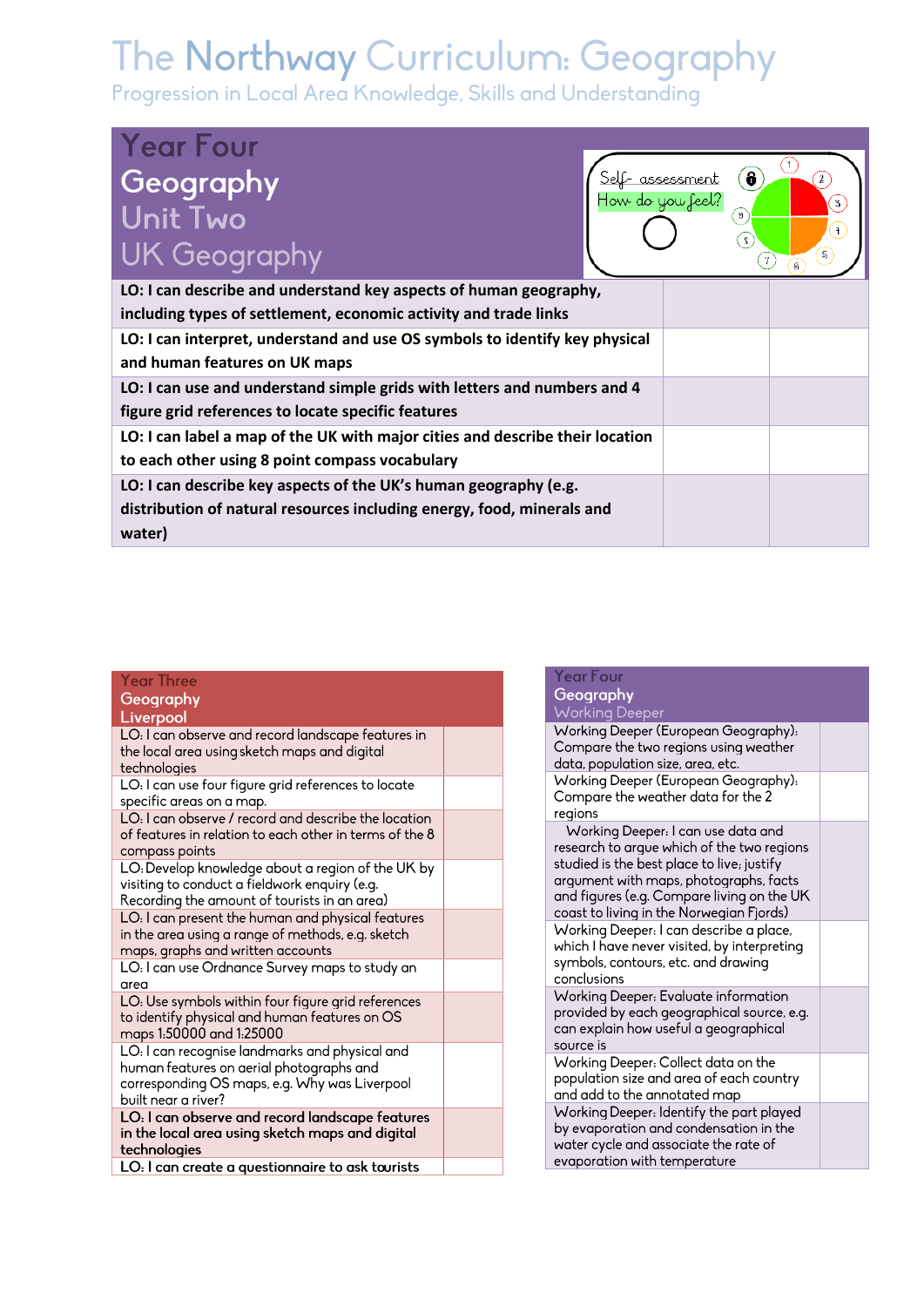# The Northway Curriculum: Geography<br>Progression in Local Area Knowledge, Skills and Understanding

| <b>Year Six</b>                                                                                                            |                                                |                   |
|----------------------------------------------------------------------------------------------------------------------------|------------------------------------------------|-------------------|
| Geography<br>Self- assessment<br>How do you feel?                                                                          | $\bullet$                                      | $\mathbf{1}$      |
| Unit Two and Three                                                                                                         | $\boxed{9}$                                    | $\mathbf{3}$<br>Ŧ |
| UK and World Geography                                                                                                     | $\left( \mathbf{s}\right)$<br>$\left(T\right)$ | $\sqrt{2}$        |
| LO: I can confidently use OS symbols and 6 figure grid references on maps to                                               |                                                |                   |
| describe what a place is like before it is visited in person                                                               |                                                |                   |
| LO: I can interpret and use geographical resources to describe key physical                                                |                                                |                   |
| and human characteristics, e.g. all the different environmental regions and                                                |                                                |                   |
| major cities                                                                                                               |                                                |                   |
| LO: Describe and understand key aspects of physical geography using                                                        |                                                |                   |
| precise geographical vocabulary                                                                                            |                                                |                   |
| LO: I can confidently use and apply the vocabulary from other subjects such                                                |                                                |                   |
| as Maths, English and Science when describing geographical features or                                                     |                                                |                   |
| processes                                                                                                                  |                                                |                   |
| LO I can name, label and locate all the countries of Europe (with resources)                                               |                                                |                   |
| LO: I can select appropriate map resources to find and show detailed                                                       |                                                |                   |
| information                                                                                                                |                                                |                   |
| LO: I can draw a detailed sketch map using symbols and a key                                                               |                                                |                   |
| LO: I can use and understand different types of maps, e.g. projections,                                                    |                                                |                   |
| relief, thematic maps, and realise how the purpose of a map, scale, symbols                                                |                                                |                   |
| and style are related                                                                                                      |                                                |                   |
| LO: I can follow route on 1:50.000 OS map on a visit and align map with                                                    |                                                |                   |
| route during a visit or local walk                                                                                         |                                                |                   |
| LO: I can interpret a range of geographical sources, e.g. maps and aerial<br>photographs, to find information about the UK |                                                |                   |
| LO: I can complete a small fieldwork project independently with detailed                                                   |                                                |                   |
| method and analysis of results                                                                                             |                                                |                   |
| LO: I can name some geographical regions of the UK and their identifying                                                   |                                                |                   |
| physical and human characteristics, as well as the key topographical                                                       |                                                |                   |
| features including mountains and rivers                                                                                    |                                                |                   |
| LO: I can name and locate all the cities & counties of the UK                                                              |                                                |                   |
| LO: I can give directions in the local area using 8 compass points to certain<br>features from a given point               |                                                |                   |
| LO: I can complete a small fieldwork project (with support) and formulate                                                  |                                                |                   |
| own perceptive questions about a place or features during fieldwork or a                                                   |                                                |                   |
| visit                                                                                                                      |                                                |                   |
| LO: I can use atlases to find out more about the UK (including counties and                                                |                                                |                   |
| cities)                                                                                                                    |                                                |                   |
| LO: I can use 1:10 000 and 1:5000 Ordnance Survey maps, understand their                                                   |                                                |                   |
| uses and use scale bar on maps                                                                                             |                                                |                   |